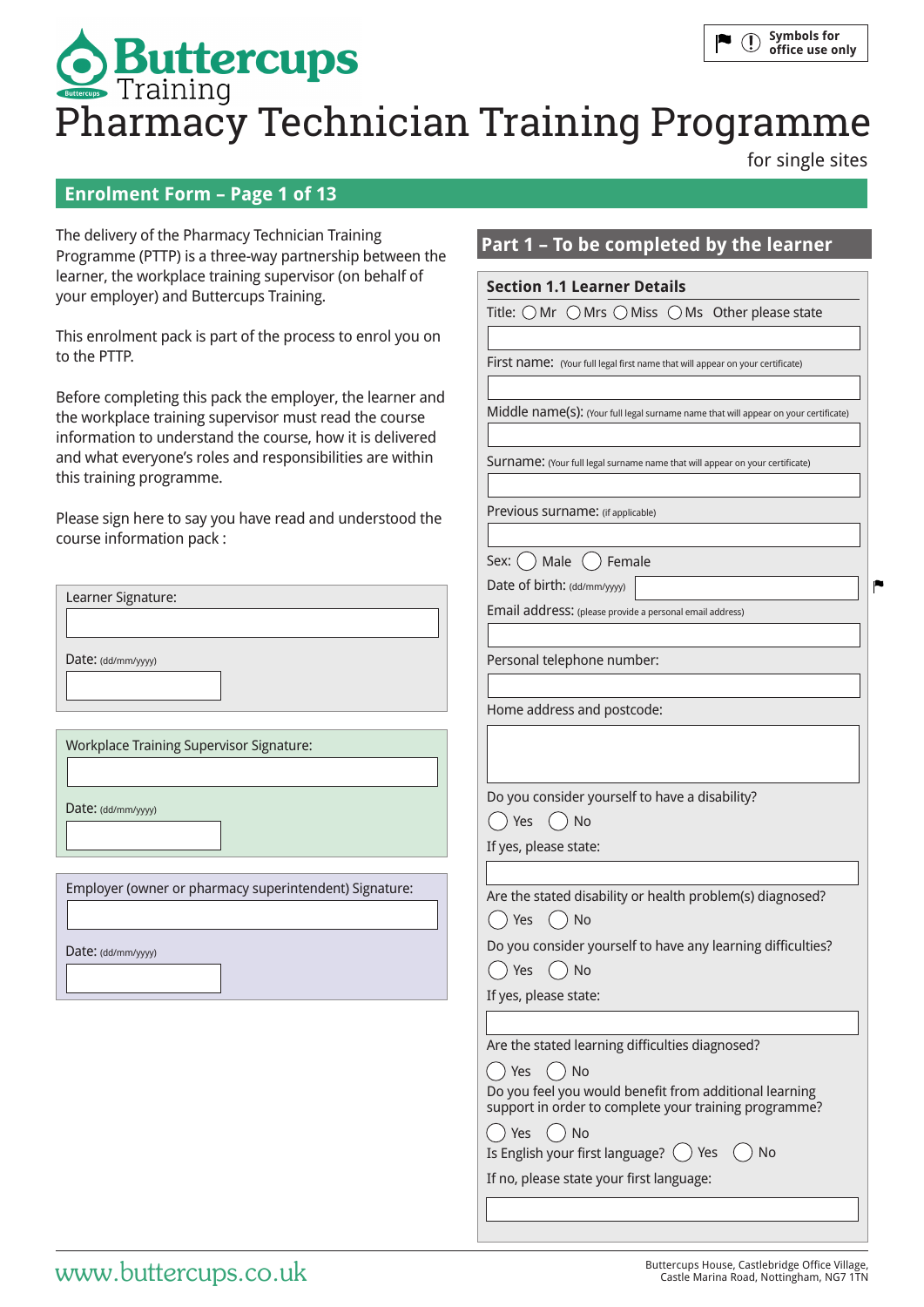# **Symbols for**   $\mathbb{O}$ **Buttercups**<br>Pharmacy Technician Training Programme **office use only**

for single sites

### **Enrolment Form – Page 2 of 13**

| <b>Ethnicity Please circle ONE only:</b>                                                                                                                          |  |  |
|-------------------------------------------------------------------------------------------------------------------------------------------------------------------|--|--|
| Asian / Asian British: ( ) Bangladeshi ( ) Chinese ( ) Indian ( ) Pakistani ( ) Other Asian Background                                                            |  |  |
| <b>Black / Black African / Black British:</b> $\bigcap$ African $\bigcap$ Caribbean $\bigcap$ Other Black Background                                              |  |  |
| <b>White / White British:</b> $\bigcap$ English $\bigcap$ Gypsy or Irish Traveller $\bigcap$ Irish $\bigcap$ Northern Irish $\bigcap$ Scottish $\bigcap$<br>Welsh |  |  |
| Other White Background                                                                                                                                            |  |  |
| <b>Multiple:</b> $\bigcap$ White & Asian $\bigcap$ White & Black African $\bigcap$ White & Black Caribbean $\bigcap$ Other Multiple Ethnic Background             |  |  |
| Arab or Other: Arab Any Other Ethnic Group                                                                                                                        |  |  |

### **Qualifications Currently Attained**

Buttercups may request copies of these certificates following the initial screening of maths, English and science, prior to enrolment. If you are not able to provide a valid copy of your certificate or are not able to consent to us accessing your personal learning record to evidence your attainment, please do not list them in this section.

### **Please declare ALL non-pharmacy qualifications you hold:**

| <b>Level</b>                                                                                                                                                                                                                                        | <b>Qualification Type, Subjects and Grades</b>               | <b>Date Achieved</b> |
|-----------------------------------------------------------------------------------------------------------------------------------------------------------------------------------------------------------------------------------------------------|--------------------------------------------------------------|----------------------|
| Level 4 and above<br><b>Examples of Qualifications</b><br>• QCF Award / Certificate / Diploma (Levels 4-8)<br>• HNC (Level 4) / HND (Level 5)<br>• Certificates of higher education (Level 4)<br>• Foundation or Bachelor's degrees (Level 5 and 6) |                                                              |                      |
| Level 3<br><b>Examples of Qualifications</b><br>• A Levels<br>• AS Levels<br>• QCF Diploma Level 3 / NVQ<br>• QAA Access to HE<br>· GNVO Advanced                                                                                                   |                                                              |                      |
| Level 2<br><b>Examples of Qualifications</b><br>• GCSE / O Level (GCSEs grade A*-C / Grade 4 or above)<br>• CSE Grade 1<br>· QCF Diploma / Certificate Level 2 / NVQ Level 2<br>• GNVQ Intermediate                                                 |                                                              |                      |
| <b>No Qualifications</b><br>please tick the statement                                                                                                                                                                                               | I confirm that I do not hold any qualifications listed above |                      |

### Please declare ALL pharmacy qualifications you currently hold: Examples of qualifications: Dispensing Assistant (DAC), NVO Level 2.

| <b>Date Achieved</b> |
|----------------------|
|                      |
|                      |
|                      |
|                      |
|                      |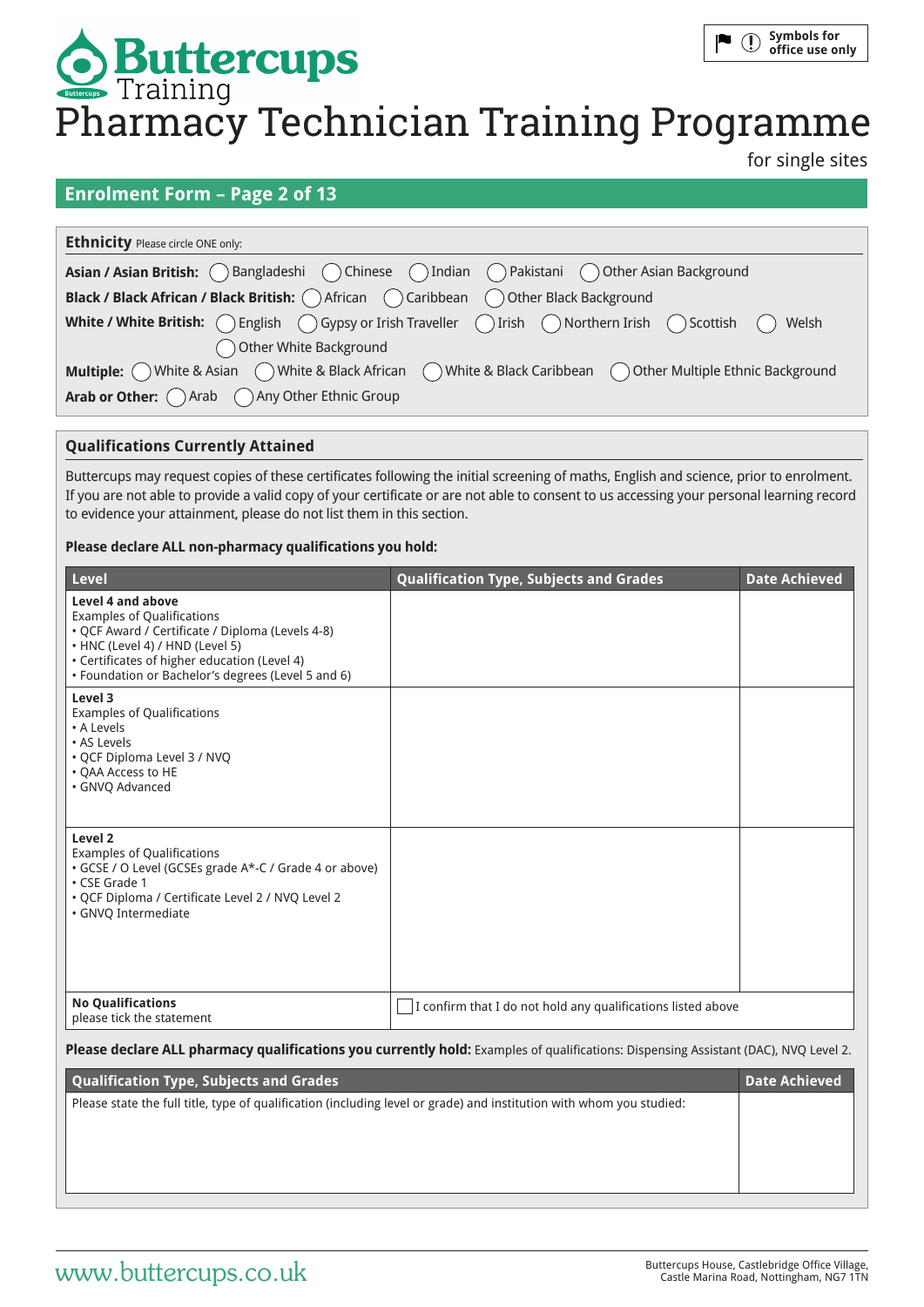# **Symbols for**   $\mathbb{O}$ **Buttercups**<br>Pharmacy Technician Training Programme **office use only**

for single sites

## **Enrolment Form – Page 3 of 13**

| <b>Section 1.2 Employment Details</b>                                                                                              | <b>Section 1.3 Entry requirements</b>                                                                                                                                                                                                                                                                                                                                                     |
|------------------------------------------------------------------------------------------------------------------------------------|-------------------------------------------------------------------------------------------------------------------------------------------------------------------------------------------------------------------------------------------------------------------------------------------------------------------------------------------------------------------------------------------|
| Company name:                                                                                                                      | · I confirm I do not have a significant financial interest, or<br>have a significant relationship, with a director or owner of the<br>workplace or my workplace training supervisor                                                                                                                                                                                                       |
| Trading as: (if applicable)                                                                                                        |                                                                                                                                                                                                                                                                                                                                                                                           |
| Workplace address:                                                                                                                 | • I agree that prior to enrolment I will undertake a screening<br>assessment for maths, English and science, in addition to completing<br>an online declaration regarding my health and good character                                                                                                                                                                                    |
| Postcode:                                                                                                                          | • Depending on the outcome of that assessment I understand<br>there could be three possible outcomes:<br>• I meet the entry requirements and I am enrolled<br>• I meet the entry requirements but there is additional<br>learning I need to complete to support my progression<br>through the course<br>. I do not meet the entry requirements and I will not be<br>enrolled at this time |
| Telephone number:                                                                                                                  | Signature to confirm you agree/understand the above entry                                                                                                                                                                                                                                                                                                                                 |
|                                                                                                                                    | requirements.                                                                                                                                                                                                                                                                                                                                                                             |
| You are required to have a Contract of Employment before<br>completing this course. Please tick what type of contract you<br>hold: | Learner signature:                                                                                                                                                                                                                                                                                                                                                                        |
| Permanent contract                                                                                                                 | <b>Section 1.4 Commitment and responsibility statements</b>                                                                                                                                                                                                                                                                                                                               |
| Fixed-term contract - please state end date:                                                                                       | <b>Statements of authenticity</b>                                                                                                                                                                                                                                                                                                                                                         |
| Length of employment in the pharmacy industry:                                                                                     | I understand:                                                                                                                                                                                                                                                                                                                                                                             |
| <b>Months</b><br>Years                                                                                                             | • All work completed must be my own<br>. My workplace training supervisor or Buttercups can make use                                                                                                                                                                                                                                                                                      |
| How long have you been working for your current employer?                                                                          | of oral / written questions to identify my work as authentic                                                                                                                                                                                                                                                                                                                              |
| Months<br>Years                                                                                                                    | . I may study with other learners but all assessments should be<br>completed independently                                                                                                                                                                                                                                                                                                |
| How many hours are you contracted to work per week in total?                                                                       | <b>Forgeries statement</b>                                                                                                                                                                                                                                                                                                                                                                |
| (minimum of 14 hours)                                                                                                              | Forged work can be identified as:                                                                                                                                                                                                                                                                                                                                                         |
| Please state your contracted working hours for each day<br>(for example - Monday 9-5):                                             | • Falsified signatures<br>· Falsified evidence where the evidence has not been produced<br>by the person claiming to do so                                                                                                                                                                                                                                                                |
| Mon<br>Wed<br><b>Thu</b><br>Tue<br>Fri<br>Sat<br>Sun                                                                               | • Statements made on my performance that are untrue but I<br>have signed for                                                                                                                                                                                                                                                                                                              |
| Do you have a job description?                                                                                                     | On receiving any forged work from me, I understand Buttercups<br>Training will investigate and reserves the right to remove me<br>from the programme.                                                                                                                                                                                                                                     |
| $($ )                                                                                                                              | <b>Learner Handbook</b>                                                                                                                                                                                                                                                                                                                                                                   |
| Yes<br><b>No</b>                                                                                                                   | I understand I can access the learner handbook within the                                                                                                                                                                                                                                                                                                                                 |

procedures.

and responsibility statements.

Learner signature:

course website. This provides me with information on all the course policies and procedures including grievance procedures, the malpractice policy, fitness to practice policy and the appeals

Please sign to confirm you agree to the above commitment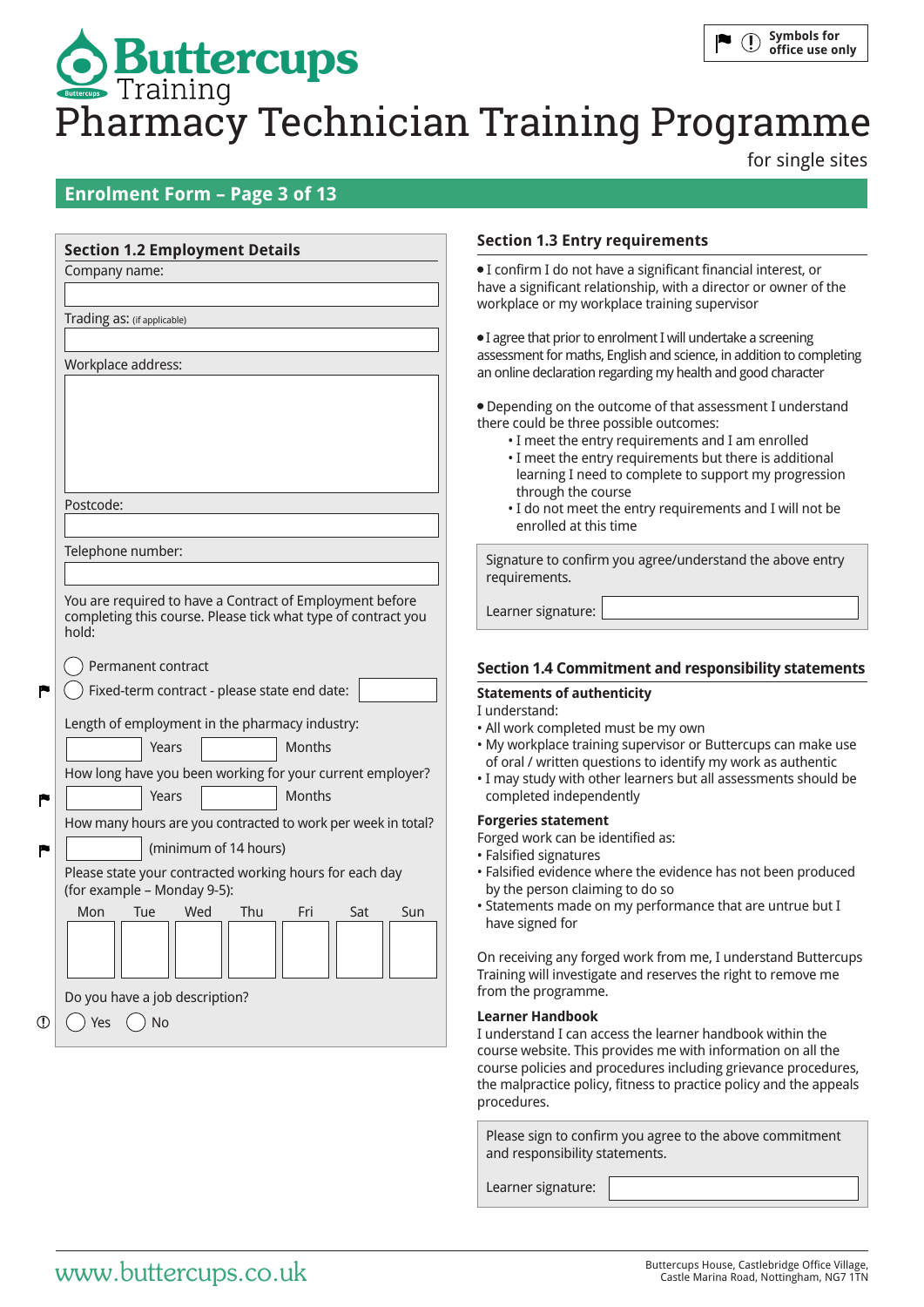for single sites

# **Enrolment Form – Page 4 of 13**

### I agree I will:

- commit to time for successful completion of the course programme within the 24 months' time frame. which may mean working on the course in my own time as well as the time allocated by my employer
- work according to my training plan
- participate in monthly review meetings with my workplace training supervisor
- participate in review calls with Buttercups every twelve weeks
- participate in an appraisal of my performance every six months
- submit all work electronically via the e-portfolio unless directed otherwise
- inform Buttercups Training if I will be off work for a period of time (e.g. for sickness or annual leave), if I cannot attend any arranged appointments or reviews, or if any matters / issues arise that could affect my learning, development or progression
- comply with the policies, regulations and procedures of the programme found in the course materials and /or learner handbook
- report any issue in the workplace to Buttercups if I am unable to resolve it locally
- engage positively with learning and feedback
- seek help from Buttercups if I have concerns around my health, ability or progression on the course

Please sign to confirm you agree to the above learner responsibilities.

Learner signature:

### **Other responsibilities or circumstances**

Are there any known personal circumstances or planned annual leave you currently know about which may impact your training plans over the next two years? If so, please add details for our records so that we can amend the training plans if required.

### **Learner responsibilities Section 1.5 Declarations by learner**

**General Data Protection Regulation** Under UK and European Data Protection legislation, data from which living individuals can be identified are classed as 'personal data'. The handling of personal data has to comply with legal requirements covering such things as the way in which this information is acquired, how it is processed and the extent to which it is disclosed or transferred to others. Buttercups Training needs to store<br>data about you and your programme progress. It will be used in accordance with<br>the relevant legislation, including the GDPR 2016 and the Da Training, please view our privacy notice by visiting https://buttercupstraining.co.uk/ content/general-data-protection-regulation or contact GDPR@buttercups.co.uk.

 $\Box$  Please tick to say you have read the privacy policy

### **Declaration of Intention:**

In order to register with the General Pharmaceutical Council (GPhC) as a pharmacy technician, applicants must meet a number of requirements:

- Completion of the approved qualifications (s)
- Two years relevant work-based experience working under the supervision, direction or guidance of a pharmacist or pharmacy technician to whom the applicant was directly accountable for a minimum of 14 hours per week

Completing all the requirements above does not guarantee registration with the GPhC. The pharmacy regulator will undertake further checks on character, health and relevant work experience before registration is granted. Since July 2011, it has been an offence for anyone who is not registered with the GPhC to pretend to be a pharmacy technician.

By signing this section, I confirm that I understand that when undertaking this training programme with Buttercups Training as a learner, as I am working with the required level of pharmacist or pharmacy technician supervision / direction / guidance, I can practise as a pre-registration trainee pharmacy technician but my registration with the GPhC will require further checks and is not guaranteed. I am aware I should abide by the Standards for Pharmacy Professionals set out by the GPhC and any concerns with regard to my health, conduct or performance will be reported to Buttercups Training Ltd and / or the GPhC. This could result in my course being terminated or my registration being refused.

Learner Signature:

Date: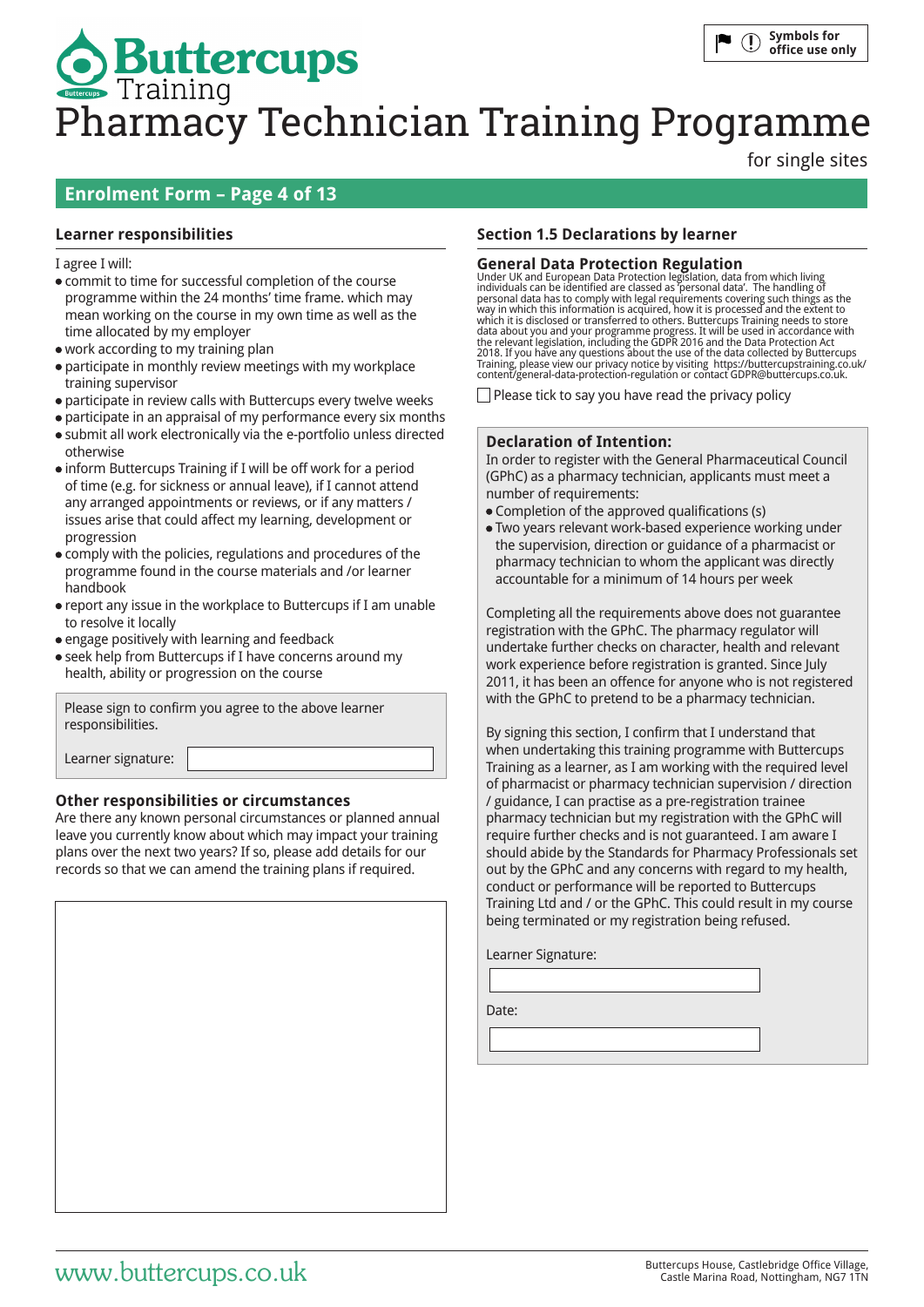for single sites

# **Enrolment Form – Page 5 of 13**

# **Part 2 – To be completed by the workplace training supervisor responsible for the learner**

|       | Name of WTS:                                                                                                                                                                                                                                                 | Job title:                                                                                                                                                                                     |
|-------|--------------------------------------------------------------------------------------------------------------------------------------------------------------------------------------------------------------------------------------------------------------|------------------------------------------------------------------------------------------------------------------------------------------------------------------------------------------------|
|       | GPhC registration number:                                                                                                                                                                                                                                    | <b>Email Address:</b>                                                                                                                                                                          |
|       |                                                                                                                                                                                                                                                              |                                                                                                                                                                                                |
|       |                                                                                                                                                                                                                                                              | I confirm I DO NOT have a significant relationship or financially dependent relationship with the learner or the employer.                                                                     |
|       | Section 2.2 Requirements of the workplace training site                                                                                                                                                                                                      | Section 2.3 Requirements to support the learner on                                                                                                                                             |
|       | It is the employer's responsibility to demonstrate that they can                                                                                                                                                                                             | the programme                                                                                                                                                                                  |
|       | provide an appropriate workplace environment for the prospective<br>learners. Buttercups use a risk-based approach and will check at<br>site level for employers with multiple locations. Please answer the<br>following question about your workplace site. | Please answer these questions below to see if you are able<br>to provide the necessary support for the learner during the<br>programme.                                                        |
|       | Please tick to confirm the following:                                                                                                                                                                                                                        | When did you last have an appraisal/review                                                                                                                                                     |
|       | In their workplace the learner will be able to have regular<br>patient-facing experience during the programme                                                                                                                                                | with your line manager?                                                                                                                                                                        |
|       | In their workplace the learner will be able to work with, or have<br>interactions with, the wider multidisciplinary healthcare team                                                                                                                          | Number of hours per week the WTS<br>works alongside the learner:                                                                                                                               |
|       | In their workplace the learner will be able to participate in<br>stock management                                                                                                                                                                            | Can you facilitate time each month to meet, conduct reviews<br>or complete assessments of your learner? We anticipate this could<br>take around 2 hours but can be split throughout the month. |
|       | In their workplace the learner will be able to discuss with, and                                                                                                                                                                                             | Yes<br><b>No</b>                                                                                                                                                                               |
|       | advise patients on, their medication<br>In their workplace the learner will have access to a computer,                                                                                                                                                       | Have you previously overseen the training of a pre-registration<br>pharmacy technician?                                                                                                        |
|       | tablet or internet connected device that they can utilise in the<br>workplace for their course teaching and assessment                                                                                                                                       | <b>No</b><br>Yes                                                                                                                                                                               |
|       | In their workplace will the learner be able to                                                                                                                                                                                                               | Have you completed any previous training courses to fulfil the role<br>of a pre-registration mentor/tutor/supervisor with Buttercups?                                                          |
|       | Yes<br>) No<br>dispense a range of prescriptions                                                                                                                                                                                                             | Yes<br><b>No</b>                                                                                                                                                                               |
|       | Is computer access available without inhibiting the<br>Yes<br>) No<br>normally day to day operations of the organisation, in                                                                                                                                 | Please detail how many staff there are in the workplace in total                                                                                                                               |
|       | a location that is quiet and appropriate for studying?                                                                                                                                                                                                       | Of these how many are in training:                                                                                                                                                             |
|       | In the workplace do you and the learner have access to<br>Yes<br>) No<br>video calling on a mobile phone, tablet or computer?                                                                                                                                | Of those who are being trained, how many are under your                                                                                                                                        |
|       | In the workplace is there a suitable location to have<br>) No<br>Yes<br>review meetings in private with your learner?                                                                                                                                        | supervison?                                                                                                                                                                                    |
|       | Please state the date and rating of your most recent GPhC or CQC<br>inspection report                                                                                                                                                                        | When will you provide the protected development time for<br>your learner in their normal working week? Please fill in the<br>table below to indicate the number of hours and when it           |
| Date: | Rating:                                                                                                                                                                                                                                                      | will be provided. This should add up to 10% of their weekly<br>contracted hours.                                                                                                               |
|       |                                                                                                                                                                                                                                                              | Mon<br>Tue<br>Wed<br>Thu<br>Fri<br>Sat<br>Sun                                                                                                                                                  |
|       |                                                                                                                                                                                                                                                              |                                                                                                                                                                                                |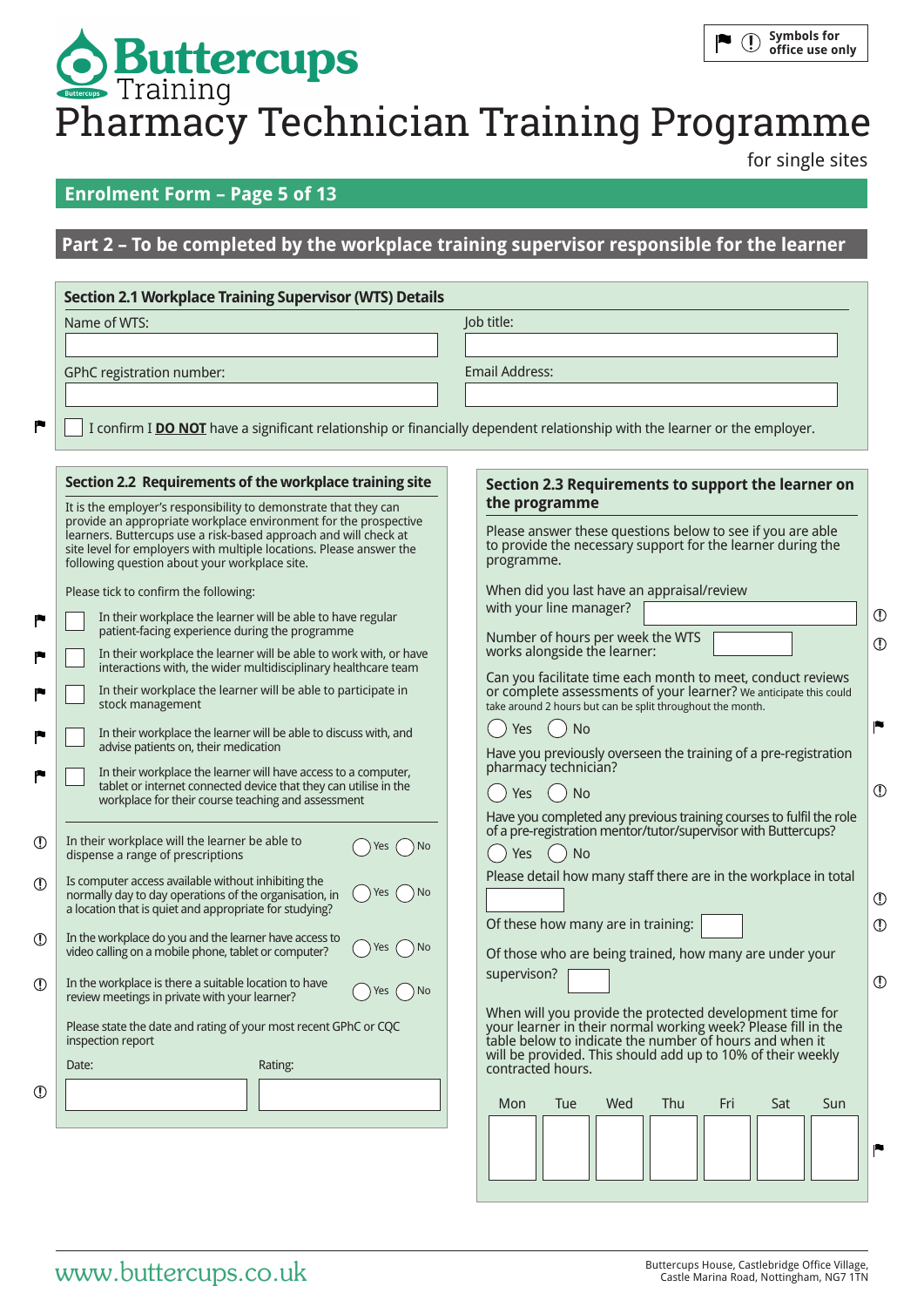for single sites

# **Enrolment Form – Page 6 of 13**

### **Section 2.4 Commitment and responsibility statements**

Please confirm that you agree to notify us of any FTP concerns that may arise during the training programme.

Signature to confirm you agree/understand the above Commitment and responsibility statements.

WTS signature:

### **Section 2.5 Declarations**

### **Workplace Training Supervisor Training Course**

- I am aware this course provides me with information and training on my role to enable me to support my learner and can be used towards my CPD for revalidation
- I understand I can access the Learner Handbook and WTS Handbook within the course website
- At the end of this course I will complete the assessment to confirm my competency to support my learner
- I understand my learner cannot be enrolled until I have completed this course so I agree to complete it within two weeks of being enrolled

Signature to confirm you agree to the statements above.

WTS signature:

## **Workplace Training Supervisor Responsibilities**

### **I agree I will:**

- Complete an induction with my learner so they know what is expected of them and when it is expected
- Facilitate placements and opportunities for my learner to allow them to follow their training plan and complete assessments
- Facilitate 10% of the learner's working time each week as protected development time
- Meet with the learner at least once a month to review their progress and document it in their portfolio
- Act as a mentor and/or coach in the workplace, offering constructive feedback and advice throughout their training to aid progression through their educational programme
- Delegate tasks within the learner's area of competency
- Demonstrate leadership in my role
- Provide feedback to Buttercups Training on the learner's performance when requested
- Complete an appraisal every six months of the learner's performance
- Where necessary, report to Buttercups Training if the learner's health (physical or mental) could cause harm to themselves or others
- Raise concerns with Buttercups Training if the learner demonstrates unprofessional behaviours or unsafe practice
- Treat the learner fairly and reasonably, like the rest of the workforce, and not discriminate or act unfairly against them

Signature to confirm you agree to these responsibilities.

WTS signature:

Are there any known personal circumstances or planned annual leave you currently know about which may impact on your ability to act in the role of WTS over the next two years? If so, please add details for our records.

**General Data Protection Regulation**<br>Under UK and European Data Protection legislation, data from which living<br>individuals can be identified are classed as 'personal data has to comply with legal requirements covering such which it is disclosed or transferred to others. Buttercups Training needs to store data about you and your programme progress. It will be used in accordance with the relevant legislation, including the GDPR 2016 and the Data Protection Act<br>2018. If you have any questions about the use of the data collected by Buttercups<br>Training, please view our privacy notice by visiting https://b

 $\Box$  Please tick to say you have read the privacy policy

### **Declaration of Supervision**

 I can confirm that the learner will work under the supervision, direction or guidance of a pharmacist or pharmacy technician for a minimum of 14 hours per week for two years. During this time we will share information relating to the trainee's health, conduct or performance that is contrary to the Standards for Pharmacy Professionals for pre-registration trainee pharmacy technicians.

### **Workplace Training Supervisor Declaration**

### **I agree**

| The details outlined in this document are correct to the best of |
|------------------------------------------------------------------|
| my knowledge on the date this information was collected          |
| I will update you within four weeks if anything changes          |
| I have read, understood and agree with the contents of this      |
| document and the course information pack                         |

|            | accentration and doctor much matter pack |
|------------|------------------------------------------|
| Name:      |                                          |
| Signature: |                                          |
| Date:      |                                          |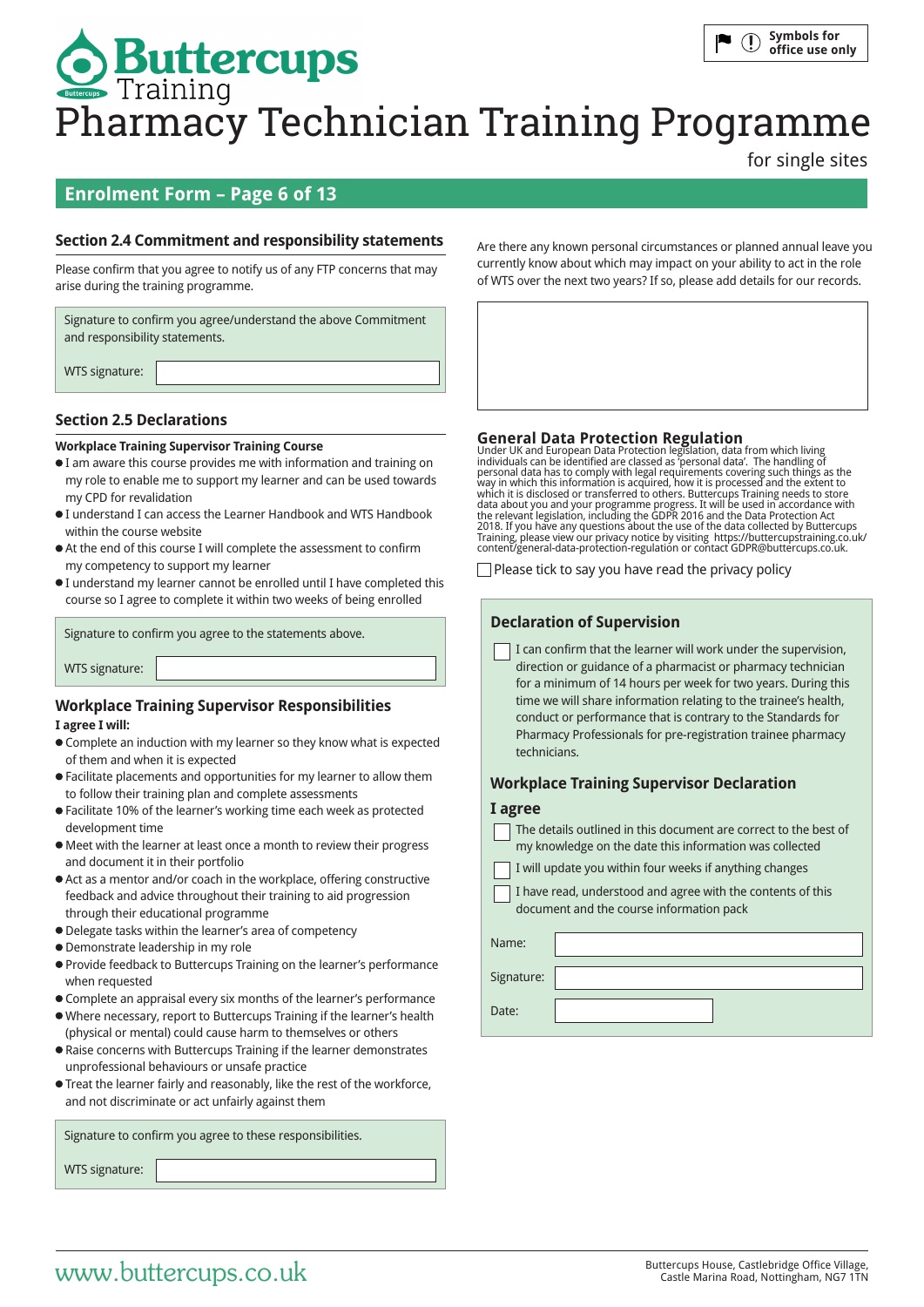# **Symbols for**   $\blacksquare$  (1) **Buttercups**<br>Pharmacy Technician Training Programme **office use only**

for single sites

# **Enrolment Form – Page 7 of 13**

### **Part 3 – To be completed by the owner or superintendent pharmacist**

Buttercups will require an agreement for services to be in place before the enrolment process can commence. This will be a separate document which should be returned with this enrolment pack.

In this enrolment pack we will be checking all relevant resources, infrastructure and support are in place to enable the learners to commence the training programme in your organisation.

| <b>3.1 Company Details</b>                                                                                                      | 3.2 Person completing the form contact details                                                                                                                                                                                                 |
|---------------------------------------------------------------------------------------------------------------------------------|------------------------------------------------------------------------------------------------------------------------------------------------------------------------------------------------------------------------------------------------|
| Company name:                                                                                                                   | Name:                                                                                                                                                                                                                                          |
| Trading as: (if applicable)                                                                                                     | Role in organisation (please tick):<br>Superintendent Pharmacist<br>Owner                                                                                                                                                                      |
| Company address:                                                                                                                | Telephone number:                                                                                                                                                                                                                              |
|                                                                                                                                 | Email address:                                                                                                                                                                                                                                 |
|                                                                                                                                 | GPhC number (if applicable):                                                                                                                                                                                                                   |
| Postcode:                                                                                                                       |                                                                                                                                                                                                                                                |
| Telephone number:                                                                                                               | <b>3.3 Invoice Details</b>                                                                                                                                                                                                                     |
| Email address:                                                                                                                  | Please provide details of where invoices for payment should<br>be issued to and a point of contact                                                                                                                                             |
| Please provide the name(s) and membership number(s) of<br>any member organisations / buying groups that you are a<br>member of: | Name:<br>Role:<br>Contact email:                                                                                                                                                                                                               |
|                                                                                                                                 | 3.4 How did you hear about us?<br>Please let us know how you heard about Buttercups Training.<br>Existing / returning customer<br>Social Media<br>Word of mouth<br>Advert<br>Member / buying group<br>Search engine<br>Other: (please specify) |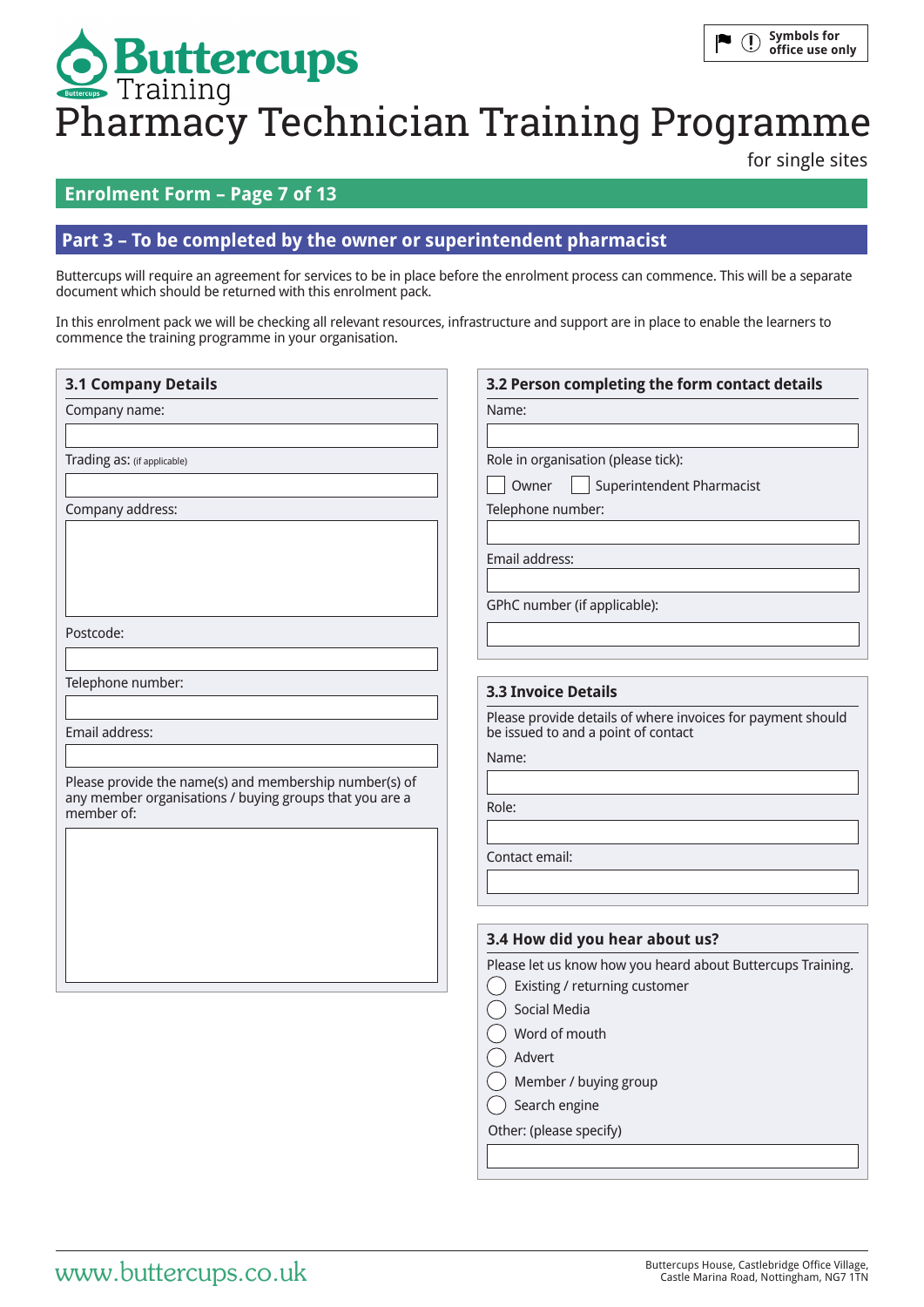for single sites

# **Enrolment Form – Page 8 of 13**

|             | 3.5 Employment of learners                                                                                                                                                                                                                                                                       |  |
|-------------|--------------------------------------------------------------------------------------------------------------------------------------------------------------------------------------------------------------------------------------------------------------------------------------------------|--|
|             | Please tick below to confirm your company has a procedure for:                                                                                                                                                                                                                                   |  |
| r           | raising concerns / whistleblowing                                                                                                                                                                                                                                                                |  |
| r           | anti-bullying                                                                                                                                                                                                                                                                                    |  |
| r           | grievance                                                                                                                                                                                                                                                                                        |  |
| r           | safeguarding of their employees including lone working                                                                                                                                                                                                                                           |  |
| r           | Please tick to confirm your company has employer liability insurance                                                                                                                                                                                                                             |  |
| r           | Please tick to confirm the learners have employment contracts with the company, are given adequate breaks during their<br>working day and their contracted hours do not exceed 45 per week                                                                                                       |  |
| r           | Please tick to confirm that your company will notify Buttercups within four weeks if their employment is terminated for<br>any reason. If this is due to redundancy, then you will allow the transfer of the course to another workplace if the learner<br>or Buttercups are able to arrange one |  |
| $\mathbb O$ | Please indicate if all learners undergo an induction with the company                                                                                                                                                                                                                            |  |

It is the employer's responsibility to provide the learner with appropriate support and supervision while training, enabling the trainee to satisfactorily achieve the required skills and attributes to be registered as a pharmacy technician. This will partly be fulfilled by the requirement for you to select a workplace training supervisor, available for the duration of the programme, who is either a pharmacist or pharmacy technician registered with the GPhC.

Please tick below to confirm you agree:

- $\Box$  To provide a workplace training supervisor who works within the organisation alongside the learner for a minimum of 14 hours per week and undergoes an annual appraisal in their workplace
- $\Box$  To provide the workplace training supervisor with adequate time to enable them to conduct regular meetings, reviews or assessments of the trainees in a suitable, quiet location
- □ To provide the workplace training supervisor with support to undertake the role effectively. This includes providing opportunities for them to complete training courses or other CPD necessary for them to fulfil their role
- $\Box$  To provide a replacement workplace training supervisor within four weeks, should the appointed person be unable to fulfil this role. If this is not possible you agree that Buttercups can place the learner on a break in learning until a suitable workplace training supervisor is found
- $\Box$  To only enrol a learner in a location where there are adequate levels of qualified staff
- $\Box$  To report any concerns regarding the learner or their workplace training supervisor to Buttercups Training in a timely manner
- To allow Buttercups Training and any quality assurance organisations involved in the delivery of the course onto the employer premises, to carry out assessments and quality checks when required
- $\Box$  To arrange for suitable IT infrastructure to enable the learner and WTS to access the programme materials and assessments online. If there are issues with this to report to Buttercups at the earliest opportunity and find an agreed solution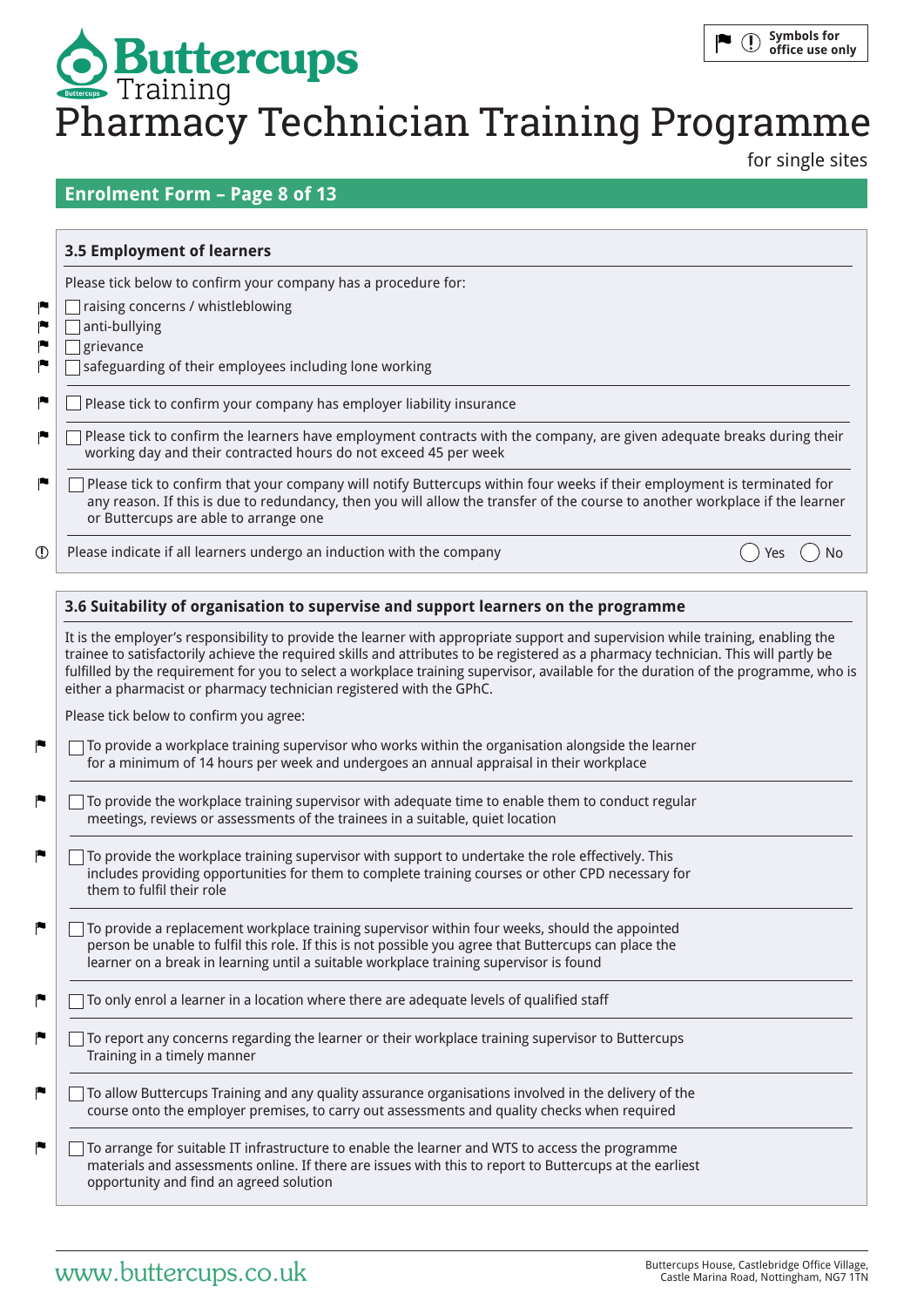for single sites

## **Enrolment Form – Page 9 of 13**

### **3.7 Suitability of learners that are nominated for the programme**

It is the responsibility of Buttercups to take appropriate steps to ensure that the process of entry onto the course is fair, robust and follows the standards to identify suitable applicants, who meet fitness to practise requirements and have the right attributes to train as a healthcare professional. As part of this process Buttercups will check academic qualifications and the health and character of the learners.

**1.** As an employer you agree to authorise your workplace training supervisors to complete a declaration of the current health and character of the learner, based on their HR file.

Yes  $()$  No If no, we will issue an additional form for you, as the employer, to evidence the current health and character of the learner.

**2.** Confirm that you agree to notify us of any fitness to practise concerns that may arise during the training programme

### **3.8 Academic screening**

 $\mathcal{D}$ 

Prior to enrolment we will screen the learners for their maths, English and science ability. Those who are not able to demonstrate they meet this academic entry criteria during our screening process will be required to undertake additional learning at the start of their programme, and show progression towards these outcomes in order to successfully complete the whole programme. Any additional learner will be supported by Buttercups and included as part of the course fees.

However, if you do not wish your learner to proceed onto the main programme with this additional learning if they fail this  $\Box$ screening please tick here.

If you opt for this service, we will contact you in each case and identify the most cost-effective training option to help develop your colleague

**Please note:** Those who do have prior qualifications but fail their initial assessment can be enrolled, but will need to pass an additional assessment within three months or they will be withdrawn from the programme .

### **3.9 Training options**

We can offer additional modules to be completed alongside this course for an additional fee. Please indicate below if you require your learners to complete these qualifications as part of the PTTP programme (if they have not already completed them).

Medicine Counter Assistant Course

Competency checking portfolio and exam for the final accuracy check of dispensing medicines

Healthy Living Champion qualification

Leadership for Healthy Living

Aseptic competency portfolio (in the future)

### **3.10 Buttercups responsibilities**

As the training provider, Buttercups Training has responsibilities towards the management, teaching and assessment of the qualification. Our responsibilities cover the following areas:

### **Management of the course with the employer**

It is the responsibility of Buttercups to manage the process of creating formal agreements with the employer. These agreements will set out the separate roles and responsibilities of all parties for course delivery and will reflect the principles set out in the Buttercups course information pack.

### **Pre-course responsibilities**

It is the responsibility of Buttercups to take appropriate steps to ensure that the process of entry onto the course is fair, robust and follows the GPhC's Initial Education and Training Standards to identify suitable applicants who meet fitness to practise requirements and have the right attributes to train as a healthcare professional.

### **Ongoing responsibilities**

Buttercups have the responsibility to teach and assess the qualification with appropriately trained staff, resources and quality assurance measures to meet the outcomes laid down by the GHPC accreditation of the course.

Buttercups will host and manage the systems for teaching and assessing the qualification. In addition, they will monitor progress every twelve weeks when the training plan will be formally reviewed by Buttercups alongside the learner and their workplace training supervisor. Buttercups will also communicate progress to the workplace training supervisor and employer and raise any concerns at the earliest opportunity.

# Buttercups House, Castlebridge Office Village, WWW.butterCUpS.co.uk Castle Marina Road, Nottingham, NG7 1TN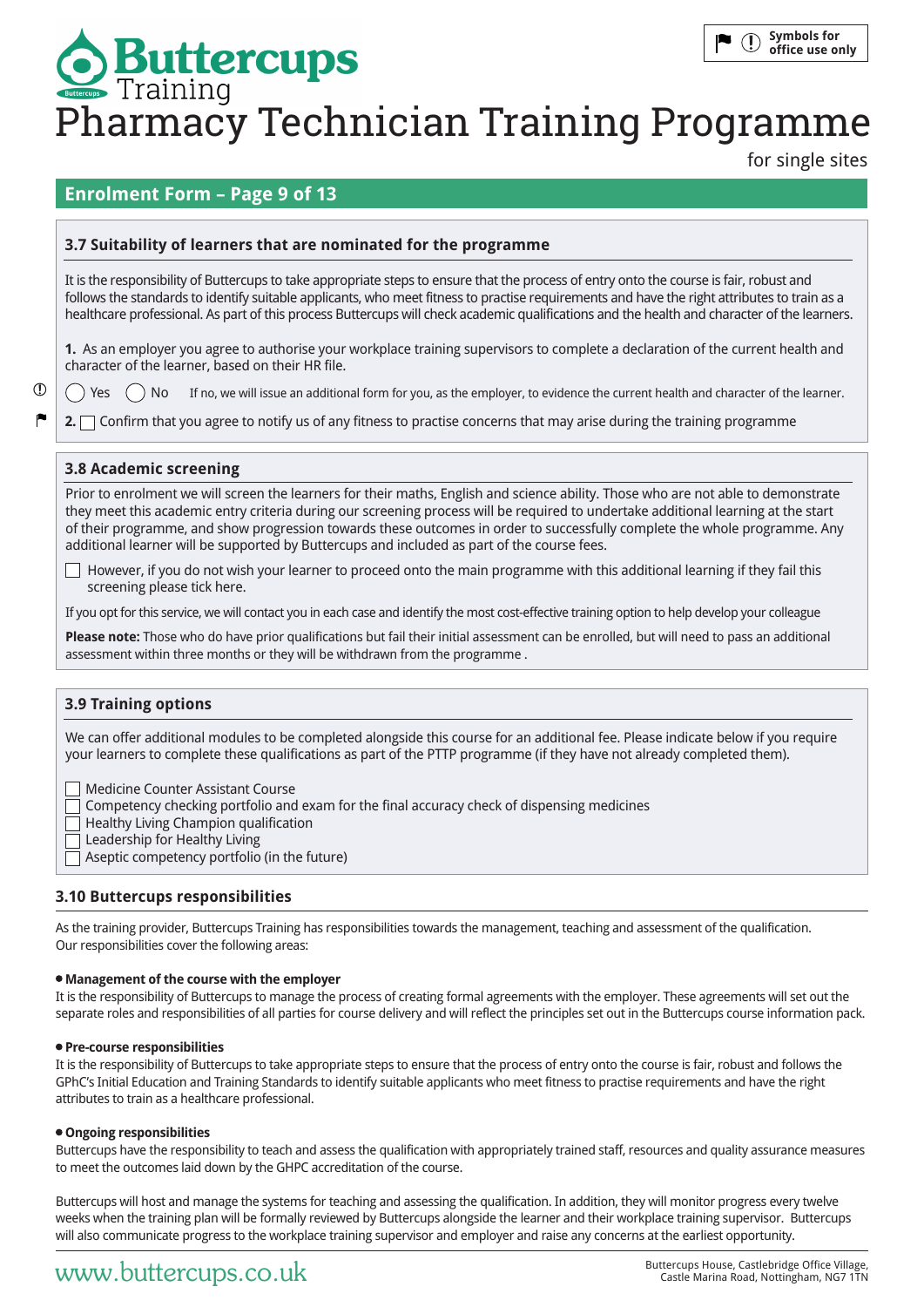for single sites

# **Enrolment Form – Page 10 of 13**

### **3.11 Employer complaints policy**

Buttercups Training takes the investigation and resolution of complaints about our service seriously. We are committed to undertaking a full investigation of any issues in a fair, transparent and objective manner, and will take appropriate action following completion of an investigation into any issues, or the professionalism of any individual. These procedures address complaints made by employers about the provision of services by Buttercups Training. We aim to settle any complaint in a positive and reasonable manner. We believe that addressing problems and dealing with shortfalls in our service is part of a learning process that strengthens our delivery and enhances our position as a professional provider of training. If you are unhappy with the service you have received from Buttercups Training, you are entitled to make a complaint and have it considered. Many issues may be resolved informally during normal discussions with our staff, such as in client meetings, via email communications or phone calls.

If you are unhappy with this, or consider that a more serious complaint needs to be raised, this can be done formally via email or letter.

For an informal complaint please contact our Professional Services Team on our main phone number (0115 9374936), who will forward your call to the relevant personnel.

A formal complaint should be made in writing in the first instance to the relevant manager below, with the aim of resolving issues as quickly and professionally as possible.

- **Contract issues:** Lucy.Bate@buttercups.co.uk
- **Finance issues:** Sarah.Dakin@buttercups.co.uk
- **Learner issues:** Manjit.Nahal@buttercups.co.uk
- **Learner material issues:** Emma.Seton@buttercups.co.uk
- **Staff issues:** Vanessa.Kingsbury@buttercups.co.uk

### **3.12 GDPR statement**

### **General Data Protection Regulation**

Under UK and European Data Protection legislation, data from which living individuals can be identified are classed as 'personal data'. The handling of personal data has to comply with legal requirements covering such things as the way in which this information is acquired, how it is processed and the extent to which it is disclosed or transferred to others. Buttercups Training needs to store data about your organisation and your learners. It will be used in accordance with the relevant legislation, including the GDPR 2016 and the Data Protection Act 2018. If you have any questions about the use of the data collected by Buttercups Training, please view our privacy notice by visiting https:// buttercupstraining.co.uk/content/general-data-protectionregulation or contact GDPR@buttercups.co.uk.

### **3.13 Declaration by employer**

As the employer I agree

- $\Box$  The details outlined in this document are correct to the best of our knowledge on the date this information was collected
- Our organisation will update you within four weeks if  $\Box$ anything changes
- $\Box$  We have read, understood and agree with the contents of this document and the course information pack
- $\Box$ Any learners enrolled will work under the supervision, direction or guidance or a pharmacist or pharmacy technician for a minimum of 14 hours per week for two years. During this time on programme we agree to share any information relating to the learner's health, conduct or performance that is contrary to the GPhC standards expected of a registered professional or the requirements for the training programme.
- $\Box$  I have completed the Employer Agreement in section 3.14

The person who completed section 3.2 should sign below.

Signature:

Date:

**Checklist for submission with pack**

**Every question has been answered**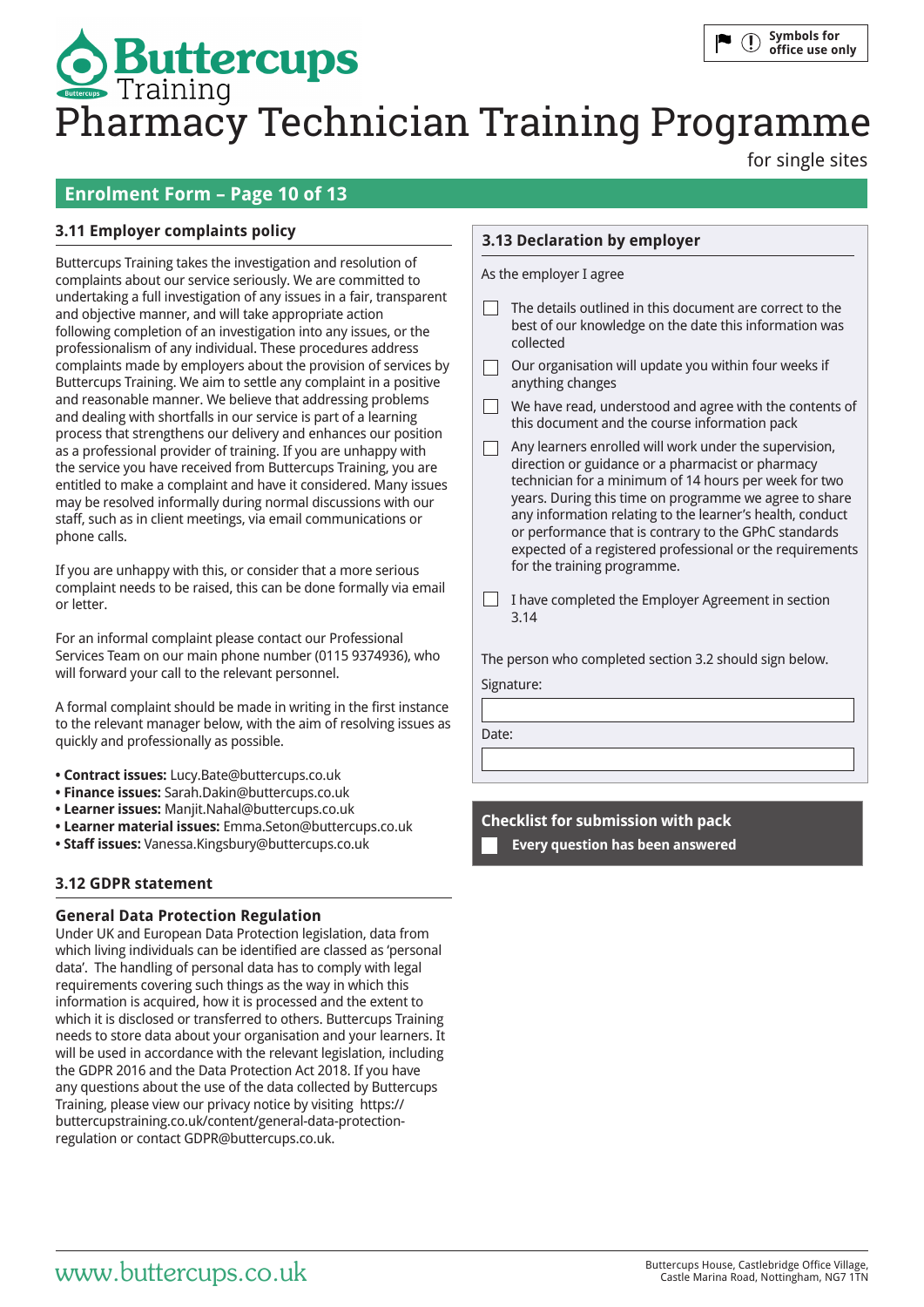for single sites

# **Enrolment Form – Page 11 of 13**

### **3.14 Employer Agreement**

**THIS AGREEMENT** commences on the date the learner in enrolled and continues for the duration that the learner remains on the training programme.

### **BETWEEN:**

**(1)** Buttercups Training Ltd, Company Number 03027611, With Registered Offices at Buttercups House, Castlebridge Office Village, Castle Marina Road, Nottingham, NG7 1TN ("Service Provider")

and

**(2)** The client listed on page 7 section 3.1 (" Client")

### **WHEREAS:**

**(1)** The Service Provider is engaged in the business of providing services in relation to pharmacy staff training and has reasonable skill, knowledge, qualifications and experience in that field.

**(2)** The Client wishes to engage the Service Provider to provide the Services detailed in Schedule 1, subject to, and in accordance with, the terms and conditions of this Agreement.

**(3)** The Service Provider has agreed to accept such engagement and shall provide the Services to the Client, subject to, and in accordance with, the terms and conditions of this Agreement.

**(4)** Both Parties agree that on the Commencement Date that any previous Agreements shall determine and that this Agreement shall supersede such Agreements.

### **IT IS AGREED as follows:**

### **1. Definitions and Interpretation**

**1.1** In this Agreement, unless the context otherwise requires, the following expressions have the following meanings:

**"Business Day"** means any day other than Saturday or Sunday or Bank Holiday or other Statutory Holiday

- **"Commencement Date"** means the date on which this Agreement comes into force pursuant to Clause 2 below;
- **"Confidential Information"** means, in relation to either Party, commercially sensitive information which is disclosed to that Party by the other Party pursuant to or in connection with this Agreement (whether orally or in writing or any other medium, and whether or not the information is expressly stated to be confidential or marked as such). Any personal data which must be processed and/ or stored for delivery of the Services is dealt with separately under "Data Protection"
- **"Fees"** means the fees payable by the Client to the Service Provider in accordance with Clause 5 and Schedule 1;
- **"Intellectual Property Rights"** means any and all patents, rights in inventions, rights in designs, trade marks, trade and business names and all associated goodwill, rights to sue for passing-off or for unfair competition, copyright, moral rights and related rights, rights in databases, topography rights, domain names, rights in information (including know-how and trade secrets) and all other similar or equivalent rights (subsisting now or in the future) in any part of the world, in each case whether registered or unregistered and including all applications for, and renewals or extensions of, such rights for their full term;
- **"Services"** means the services to be provided by the Service Provider to the Client as set out in Schedule 1;
- **"Term"** means the term of this Agreement as set out in Clause 2.
- **1.2** Unless the context otherwise requires, each

reference in this Agreement to:

**i** "writing", and any cognate expression, includes a reference to any communication effected by electronic or facsimile transmission or similar means;

**ii** "this Agreement" is a reference to this Agreement and each of the Schedules as amended or supplemented at the relevant time; **iii** a Schedule is a schedule to this Agreement; and **iv** a Clause or paragraph is a reference to a Clause of this Agreement (other than the Schedules) or a paragraph of the relevant Schedule. **v** a "Party" or the "Parties" refer to the parties to

**1.3** The headings used in this Agreement are for convenience only and shall have no effect upon the interpretation of this Agreement.

**1.4** Words imparting the singular number shall include the plural and vice versa.

### **2**. **Term of Agreement**

this Agreement.

**2.1**This Agreement will come into force on the Commencement Date as indicated above and shall continue in force until the end of the programme for the learner detailed in Schedule 1, subject to the provisions of Clauses 7 and 11. A further agreement will be issued for any further PTTP learners.

#### **3. Service Provider's Obligations**

**3.1** The Service Provider shall render the Services to the Client in accordance with the provisions of Clause 6 and Schedule 1. The Service Provider shall perform its obligations under this Agreement in a reasonable and timely manner in accordance with the provisions of this Agreement.

**3.2** The Service Provider shall provide the Client with such information and advice in connection with the Services and the provision thereof as the Client may, from time to time, reasonably require both before and during the provision of the Services.

**3.3** The Service Provider shall use its reasonable endeavours to keep the Client informed of any special requirements (including, but not limited to, legislative requirements) applicable to the rendering of the Services. To the extent necessary and appropriate, the Service Provider shall promptly take steps to comply with any such requirements. These steps shall not otherwise alter this Agreement in any way, subject to each Party's right under sub-Clause 7.4 to request a meeting to review such changes.

### **4. Client's Obligations**

**4.1** The Client shall provide the Service Provider with such information in connection with the Services and the provision thereof as the Service Provider may, from time to time, reasonably require both before and during the provision of the Services. **4.2** The Client shall perform its obligations under this Agreement in a reasonable and timely manner in accordance with the provisions of this Agreement. **4.3** The Client shall use its reasonable endeavours to keep the Service Provider informed of any special requirements (including, but not limited to, legislative requirements) applicable to the rendering of the Services. To the extent necessary and appropriate the Service provider shall (as under sub-Clause 3.3) promptly take steps to comply with any such requirements. These steps shall not otherwise alter this Agreement in any way, subject to each Party's right under sub-Clause 7.4 to request a meeting to review such changes.

### **5. Fees, Payment and Records**

**5.1** The Client shall pay the Fees to the Service Provider in accordance with the provisions of Schedule 1 as consideration for the Services provided by the Service Provider in accordance with the terms and conditions

of this Agreement.

**5.2** All payments required to be made pursuant to this Agreement by either Party shall be made within 30 days of the date of the relevant invoice. **5.3** Where any payment pursuant to this Agreement is required to be made on a day which is not a Business Day, it may be made on the next following Business Day. **5.4** If either Party fails to pay on the due date any amount which is payable to the other pursuant to this Agreement then, without prejudice to and notwithstanding sub-Clause 11.2.1, that amount shall bear interest from the due date until payment is made in full, both before and after any judgment, at a rate of 4% per annum over the bank base rate from time to time in force.

### **6. Provision of the Services**

**6.1** The Service Provider shall, throughout the term of this Agreement, provide the Services to the Client in accordance with the terms and conditions of this Agreement, the provisions of Schedule 1.

**6.2** The Service Provider shall provide the Services only as specified in Schedule 1 unless otherwise requested by the client.

**6.3** The Service Provider shall be responsible for ensuring that it complies with all statutes, regulations, byelaws, standards, codes of conduct and any other rules relevant to the provision of the Services.

**6.4** The Service Provider shall use all due and proper care to ensure that the manner in which it provides the Services does not have any adverse effect on the name, reputation, image or business of the Client. **6.5** In the event that the Service Provider commits any breach of any of the terms and conditions of this Agreement by failing to provide the Services to the required Service Levels or commits any other breach which adversely affects the provision of the same, the following provisions will apply:

- **i** the Client may give written notice to the Service Provider requiring the Service Provider to rectify the breach;
- **ii** if the Service Provider fails to comply with any such notice given under sub-Clause 6.5.1 within 21 days

**6.5.1.1** the Client will be entitled to obtain any of the Services affected by the breach from any third party until such time as it is satisfied that the breach has been rectified or, in the event of termination of this Agreement, until such time as the Service Provider's obligations cease;

**6.5.1.2** at the Clients sole option terminate this Agreement forthwith

**6.6** The obligations of the Service Provider under sub-Clause 6.5.2 shall not be affected by the termination of this Agreement.

### **7. Service and Agreement Monitoring**

**7.1** Not used. **7.2** Not used.

**7.3** Not used.

**7.4** In the event that changes to this Agreement are required due to circumstances including, but not limited to, legislative or regulatory change, either Party shall have the right to give a minimum of 30 days notice for an Agreement Review over the telephone to discuss the necessary changes and action to be taken. Any changes agreed upon during such Agreement Reviews shall not be effective unless evidenced in writing and signed by the duly authorised representatives of the Parties. Please note that if a change is required to this agreement in order to continue all or part of its delivery, including but not limited to changes which are required by the General Pharmaceutical Council, awarding body, or the Education and Skills Funding Agency where relevant, if the Client does not agree to these changes, all or part of this agreement may need to be terminated.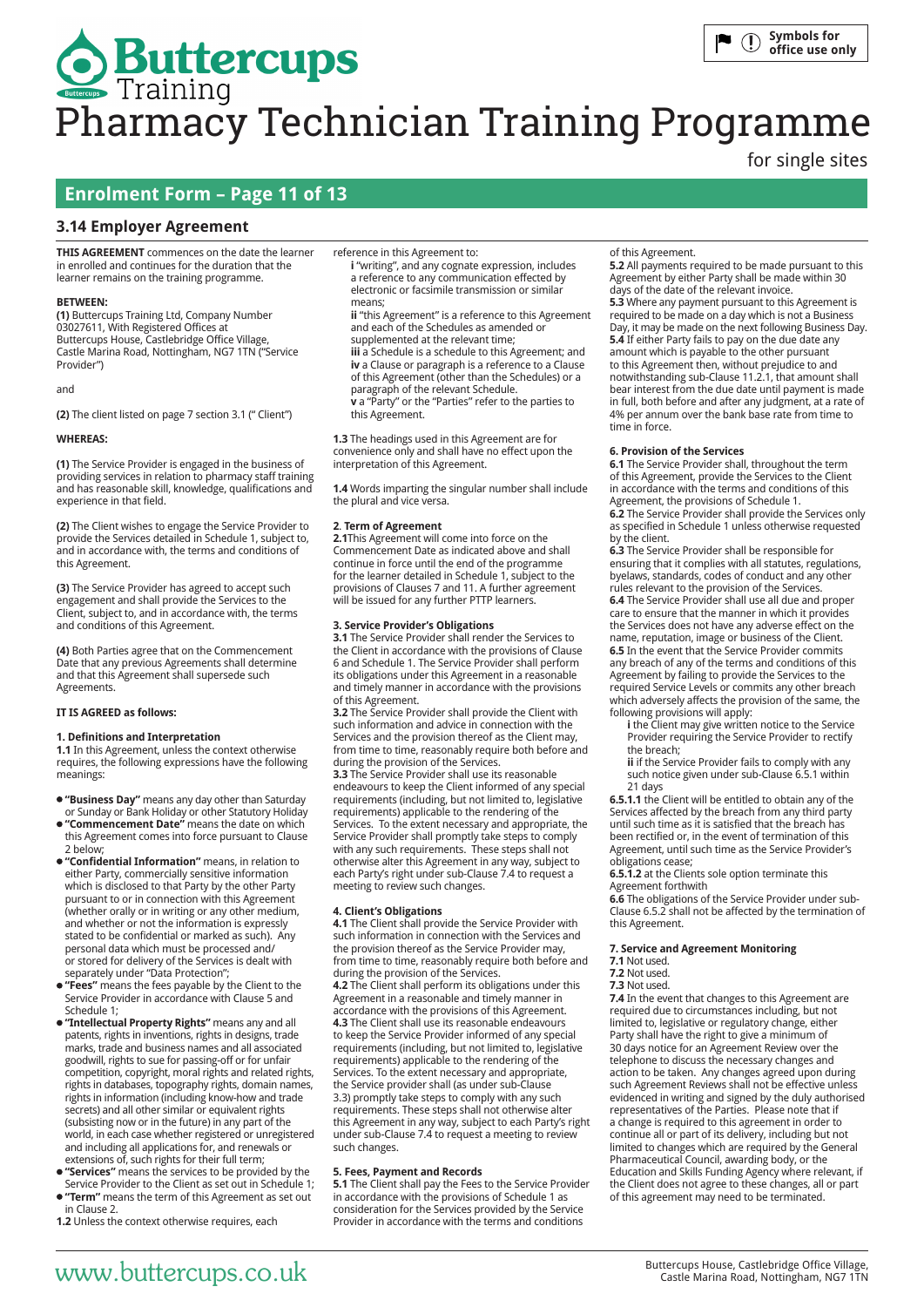### **Enrolment Form – Page 12 of 13**

#### **8.Not used**

### **9. Confidentiality**

**9.1** Each Party undertakes that, except as provided by sub-Clause 9.2 or as authorised in writing by the other Party, it shall, at all times during the continuance of this Agreement and after its termination:

**i** keep confidential all Confidential Information; **ii** not disclose any Confidential Information to any other person; **iii** not use any Confidential Information for

any purpose other than as contemplated by and subject to the terms and conditions of this Agreement;

**iv** not make any copies of, record in any way or part with possession of any Confidential Information; and

**v** ensure that none of its directors, officers, employees, agents or advisers does any act which, if done by that Party, would be a breach of the

provisions of sub-clauses 9.1.1 to 9.1.4 above. **9.2** Either Party may:

**i** disclose any Confidential Information to: **9.2.1.1** any governmental or other authority or regulatory body; or

**9.2.1.2** any employee or officer of that Party or of any of the aforementioned persons, parties or bodies;

to such extent only as is necessary for the purposes contemplated by this Agreement, or as required by law, and in each case subject to that Party first informing the person, party or body in question that the Confidential Information is confidential and (except where the disclosure is to any such body as is mentioned in sub-Clause 9.2.1.2 above or any employee or officer of any such body) obtaining and submitting to the other Party a written undertaking from the person in question, as nearly as practicable in the terms of this Clause 9, to keep the Confidential Information confidential and to use it only for the purposes for which the disclosure is made; and

**ii** use any Confidential Information for any purpose, or disclose it to any other person, to the extent only that it is at the date of this Agreement, or at any time after that date becomes, public knowledge through no fault of that Party, provided that in doing so that Party does not disclose any part of that Confidential Information which is not public knowledge.

**9.3** The provisions of this Clause 9 shall continue in force in accordance with their terms, the Data Protection Act (1998), and the General Data Protection Regulation notwithstanding the termination of this Agreement for any reason.

### **10. Intellectual Property Rights**

**10.1** The Service Provider shall retain the ownership of any and all Intellectual Property Rights which may subsist in the products of the Services as provided by the Service Provider. All training materials supplied by the Service Provider are subject to copyright.

### **11. Termination**

**11.1** Either Party may terminate this Agreement by giving to the other not less than 3 months written notice at any time.

**11.2** Either Party may forthwith terminate this

Agreement by giving written notice to the other Party if: **i** any sum owing to that Party by the other Party under any of the provisions of this Agreement is not paid within 30 days of the due date for payment and that the Party which is owed such sums has given written notice to the other party that such sums are outstanding;

**ii** the other Party commits any other material breach of any of the provisions of this Agreement and, if the breach is capable of remedy, fails to remedy it within 21 days after being given written notice giving full particulars of the breach and requiring it to be remedied;

**iii** the other Party ceases, or threatens to cease, to

### carry on business; or

**iv** control of the other Party is acquired by any person or connected persons not having control of that other Party on the date of this Agreement. For the purposes of this Clause 11, "control" and "connected persons" shall have the meanings ascribed thereto by Sections 1124 and 1122

respectively of the Corporation Tax Act 2010. **11.3** The Client shall have the right to forthwith terminate this Agreement by giving written notice to the Service Provider in the event that the Service Provider fails to provide the Services in compliance with the Service Levels for a period of 30 working days. **11.4** The right to terminate this Agreement given by this Clause 11 shall not prejudice any other right or remedy of either Party in respect of the breach concerned (if any) or any other breach.

### **12. Post-Termination**

Upon the termination of this Agreement for any reason: **12.1** any sum owing by either Party to the other Party under any of the provisions of this Agreement shall become due and payable;

**12.2** subject as provided in this Clause 12, and except in respect of any accrued rights, neither Party shall be under any further obligation to the other; **12.3** each Party shall return to the other Party any

materials in which the ownership has not been transferred to that other Party which have, for any reason, been provided for the purposes of this Agreement; and

**12.4** each Party shall (except to the extent referred to in Clause 9) forthwith cease to use, either directly or indirectly, any Confidential Information, and shall forthwith return to the other Party any documents in its possession or control which contain or record any Confidential Information.

### **13. Force Majeure**

Neither Party to this Agreement shall be liable for any failure or delay in performing their obligations where such failure or delay results from any cause that is beyond the reasonable control of that Party. Such causes include, but are not limited to: power failure, Internet Service Provider failure, industrial action, civil unrest, fire, flood, storms, earthquakes, acts of terrorism, acts of war, governmental action or any other event that is beyond the control of the Party in question. Should such a force majeure event continue for a period of 60 days then either party may terminate this Agreement at their discretion.

#### **14. Nature of the Agreement**

**14.1** This Agreement is personal to the Parties and neither Party may assign, charge any of its rights hereunder, or sub-contract or otherwise delegate any of its obligations hereunder, except with the written consent of the other Party, such consent not to be unreasonably withheld, delayed or conditioned. **14.2** This Agreement contains the entire agreement between the Parties with respect to its subject matter and may not be modified except by an instrument in writing signed by the duly authorised representatives of the Parties.

**14.3** Each Party acknowledges that, in entering into this Agreement, it does not rely on any representation, warranty or other provision except as expressly provided in this Agreement, and all conditions, warranties or other terms implied by statute or common law are excluded to the fullest extent permitted by law.

**14.4** No failure or delay by either Party in exercising any of its rights under this Agreement shall be deemed to be a waiver of that right, and no waiver by either Party of a breach of any provision of this Agreement shall be deemed to be a waiver of any subsequent breach of the same or any other provision. **14.5** Subject to the provisions of Clause 10, at any time after the date hereof each of the Parties shall, at the request and cost of the other Party, execute or procure the execution of such documents and do or procure the doing of such acts and things as the Party

for single sites

so requiring may reasonably require for the purpose of giving to the Party so requiring the full benefit of all the provisions of this Agreement.

#### **15. Severance**

The Parties agree that, in the event that if one or more of the provisions of this Agreement is found to be unlawful, invalid or otherwise unenforceable, that / those provisions shall be deemed severed from the remainder of this Agreement and the conditions redrawn. The remainder of this Agreement shall be valid and enforceable.

#### **16. Relationship of the Parties**

**16.1** Nothing in this Agreement shall constitute, or be deemed to constitute, a partnership between the Parties nor, except as expressly provided, shall it constitute, or be deemed to constitute an agency of any other Party for any purpose.

**16.2** Subject to any express provisions to the contrary in this Agreement, the Service Provider shall have no right or authority to, and shall not do any act, enter into any contract, make any representation, give any warranty, incur any liability, assume any obligation, whether express or implied, of any kind on behalf of the Client or bind the Client in any way.

#### **17. Notices**

**17.1** All notices under this Agreement shall be in writing and be deemed duly given if signed by, or on behalf of, a duly authorised officer of the Party giving the notice.

**17.2** Notices shall be deemed to have been duly given: **i** when delivered, if delivered by courier or other messenger (including registered mail) during normal business hours of the recipient; or **ii** on the fifth business day following mailing, if mailed by national ordinary mail, postage prepaid; or **iii** on the tenth business day following mailing, if mailed by airmail, postage prepaid. in each case addressed to the most recent address notified to the other Party.

### **18. Law and Jurisdiction**

**18.1** This Agreement (including any non-contractual matters and obligations arising therefrom or associated therewith) shall be governed by, and construed in accordance with, the laws of England and Wales. **18.2** Any dispute, controversy, proceedings or claim between the Parties relating to this Agreement (including any non-contractual matters and obligations arising therefrom or associated therewith) shall fall within the jurisdiction of the courts of England and Wales.

### **19. Anti Corruption and Bribery**

**19.1** Both parties acknowledge and agree that there are anti-corruption laws to which both parties are subject to which prohibit the direct, or indirect, offering, promising, or giving of any advantage, or thing of value, to a person (including private individuals or government employee or official) for the purposes of obtaining or retaining business, or to intend to induce, or induce, any improper act or decision. These laws include but not limited to the Bribery Act 2010 ("Anti-Corruption Statutes").

**19.2** Both parties agree to refrain from, and to Procure that its staff and agents refrain from, any activity in connection with this Agreement that would constitute a violation by either party of an Anti-Corruption Statute in the Territory.

**19.3** Service Provider agrees it has read and understood all applicable Anti-Corruption Statutes, and at all times during this Agreement, shall keep appraised of any amendments, changes or other modifications to such Anti-Corruption Statutes and that all its relevant employees and directors and those of its Corporate Group have been appropriately trained on and made aware of their responsibilities and obligations under all applicable Anti-Corruption Statutes within the Territory.